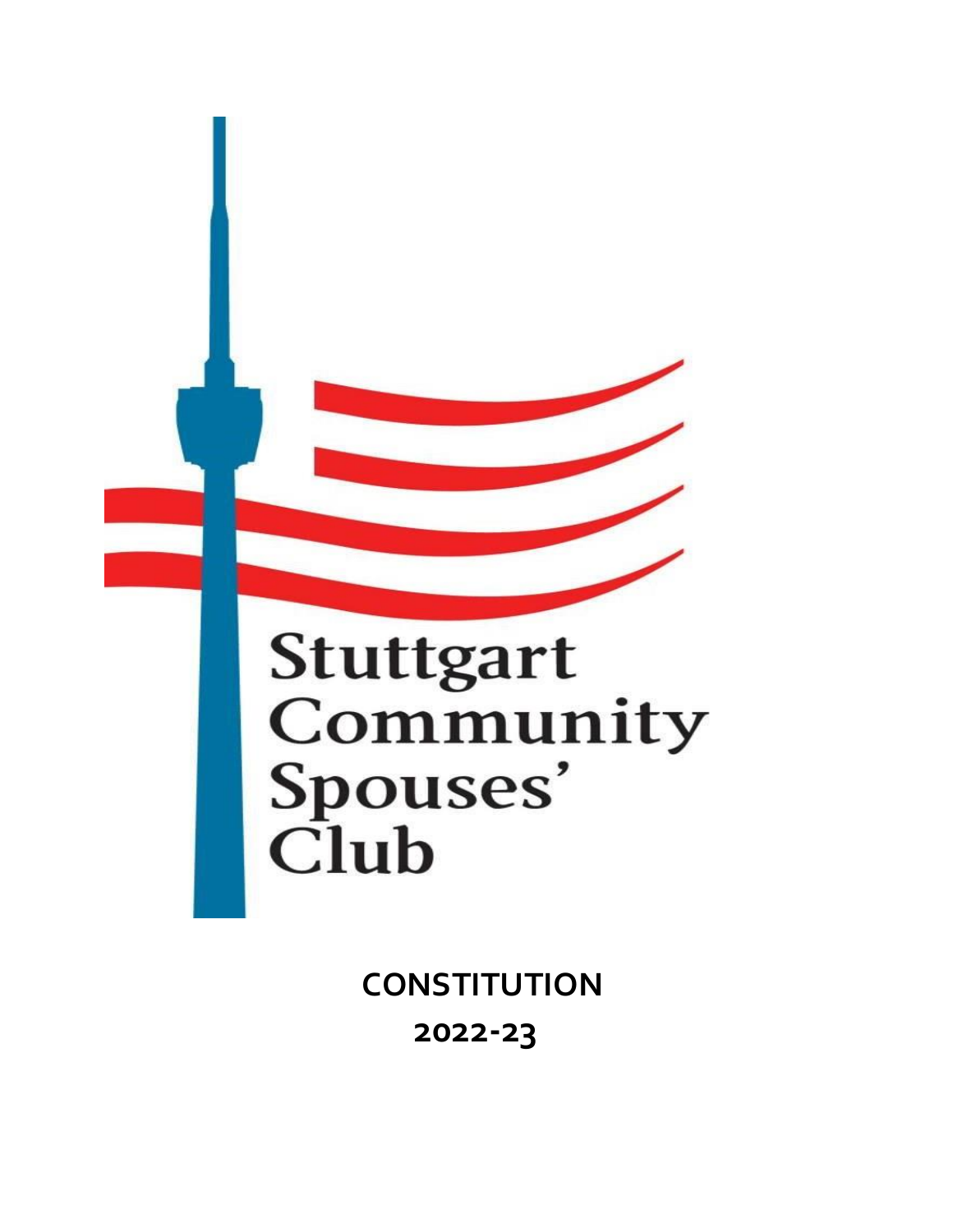# **STUTTGART COMMUNITY SPOUSES' CLUB CONSTITUTION**

# **ARTICLE I NAME, LOCATION AND AUTHORITY**

The Stuttgart Community Spouses' Club (SCSC) located in Stuttgart, Germany shall operate under the jurisdiction of the approval authority, which is the Commander, U.S. Army Garrison (USAG) Stuttgart, Unit 30401, APO AE 09107-0401, hereinafter referred to as the approval authority.

## **ARTICLE II MANDATORY STATEMENTS**

**Section 1:** This organization is established in accordance with Army Reg (AR) 210-22 and Army in Europe Regulation (AER) 210-22, Private Organization and Fundraising Policy, as mandated by IMCOM-Europe. The organization is not an instrumentality of the United States, shall be selfsustaining, and may not receive financial assistance from the U.S. Army, appropriated (APF) or non-appropriated funds (NAF).

**Section 2**: This organization operates and exists on a military installation only with the consent of the approval authority. This consent is contingent upon the SCSC's compliance with the requirements and conditions of AR 210-22 and AER 210-22. Failure to comply with cited policies shall result in dissolution of the Private Organization (PO). The approval authority can revoke the PO's operating authority at any time.

**Section 3**: In no event shall the Department of the Army, IMCOM-Europe, or any NAFI assume any liability for the organization's actions and/or debts.

**Section 4:** In accordance with host nation laws, all members may be personally liable to creditors if the assets of the PO are insufficient to discharge liabilities.

**Section 5**: This organization shall not discriminate on the basis of race, color, creed, religion, national origin, sex, sexual orientation, mental or physical handicap, gender, gender expression, or age, and shall not seek to deprive individuals of their civil rights.

**Section 6**: SCSC shall neither propagate extremist activities nor advocate violence against others or the violent overthrow of the U.S. Government.

**Section 7**: SCSC agrees to reimburse the Army for utility expenses and other expenses if incurred by the organization, unless use is incidental (would cost the Army more to bill and collect than it costs to provide the utility).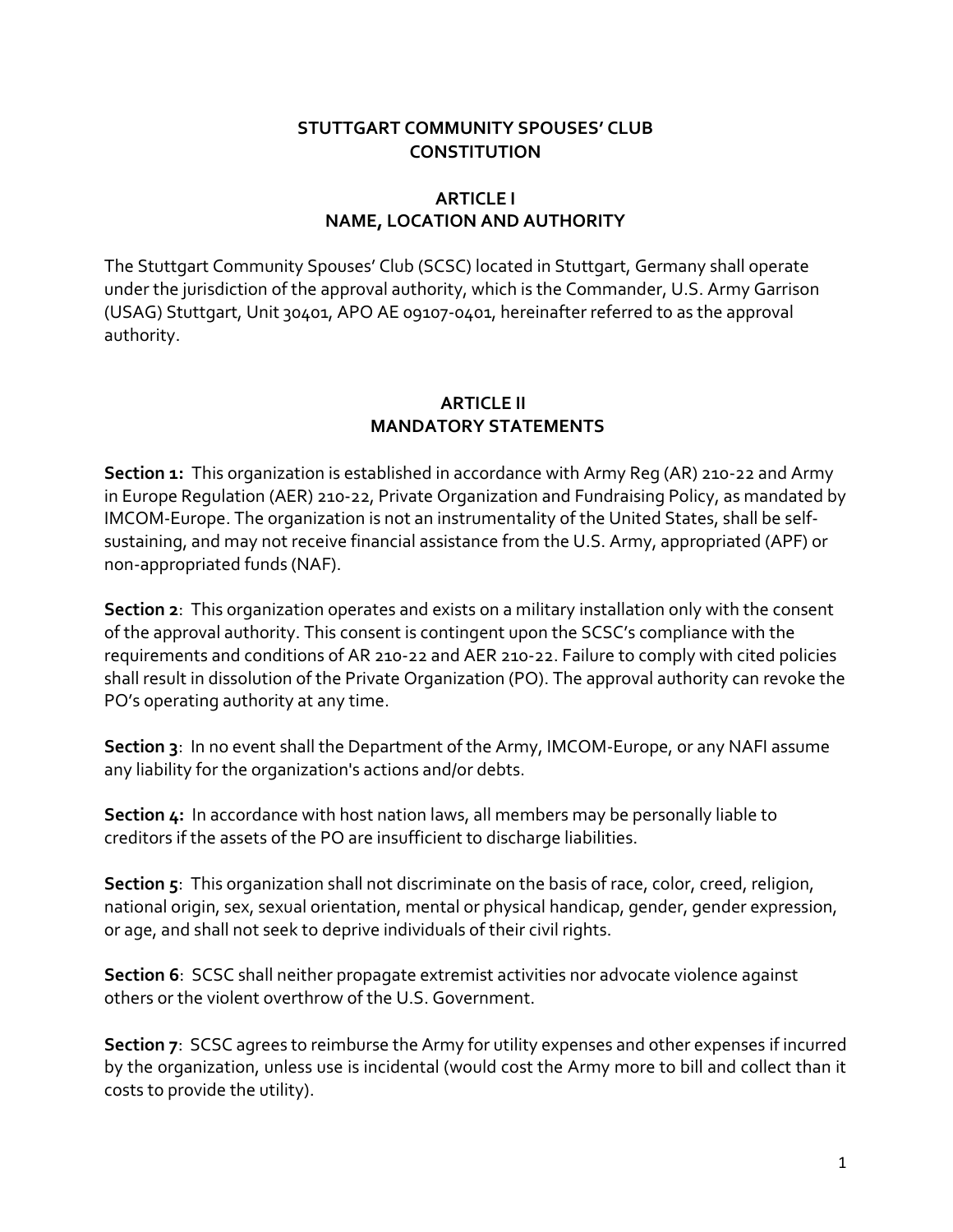**Section 8:** All members are required to read the Constitution and Bylaws upon joining the SCSC. The Constitution and Bylaws shall be posted in the Thrift Shop and on the website.

# **ARTICLE III PURPOSE**

**Section 1:** The purpose of the SCSC shall be to promote charitable, educational, social, and recreational activities among its members and the Stuttgart community. This shall be achieved through such activities as fundraisers, contributions to charitable organizations, social functions and special interest groups for club members.

**Section 2:** The SCSC shall not engage in activities that compete with those of any appropriated or non-appropriated fund activities.

# **ARTICLE IV ACTIVITIES AND FUNDRAISING EVENTS**

**Section 1:** The SCSC shall sponsor and support activities to foster friendship and community among members, these activities may be educational, recreational or social in nature. These activities are based on the General Membership's interest, with Governing Board approval. The charitable activities sup8igported by the SCSC may include charitable organizations, private organizations and other special activities.

**Section 2:** The organization shall operate the Thrift Shop, with USAG Stuttgart support, primarily to raise charitable funds. The organization shall also conduct Ways & Means sales.

**Section 3:** The PO is aware of the USAG Stuttgart Command Policy Letter # 14, Private Organizations, and AER210-22, April 4, 2022, and shall conduct all fundraisers accordingly.

**Section 4:** The SCSC's activities are directed towards supporting quality of life within the community and raising funds for charitable purposes.

**Section 5:** The SCSC's activities are primarily conducted on-USAG Stuttgart Installations.

### **ARTICLE V MEMBERSHIP**

**Section 1:** Membership is restricted to persons located in the USAG Stuttgart Area. At least 51% of the membership of the PO shall be members of the U.S. Forces, the DoD civilian component, family members, retirees, U.S. Forces contract employees, or employees of organizations granted status under Article 71, 72 or 73 of the supplementary Agreement to the NATO Status of Forces Agreement (SOFA), collectively referred to as members with SOFA status.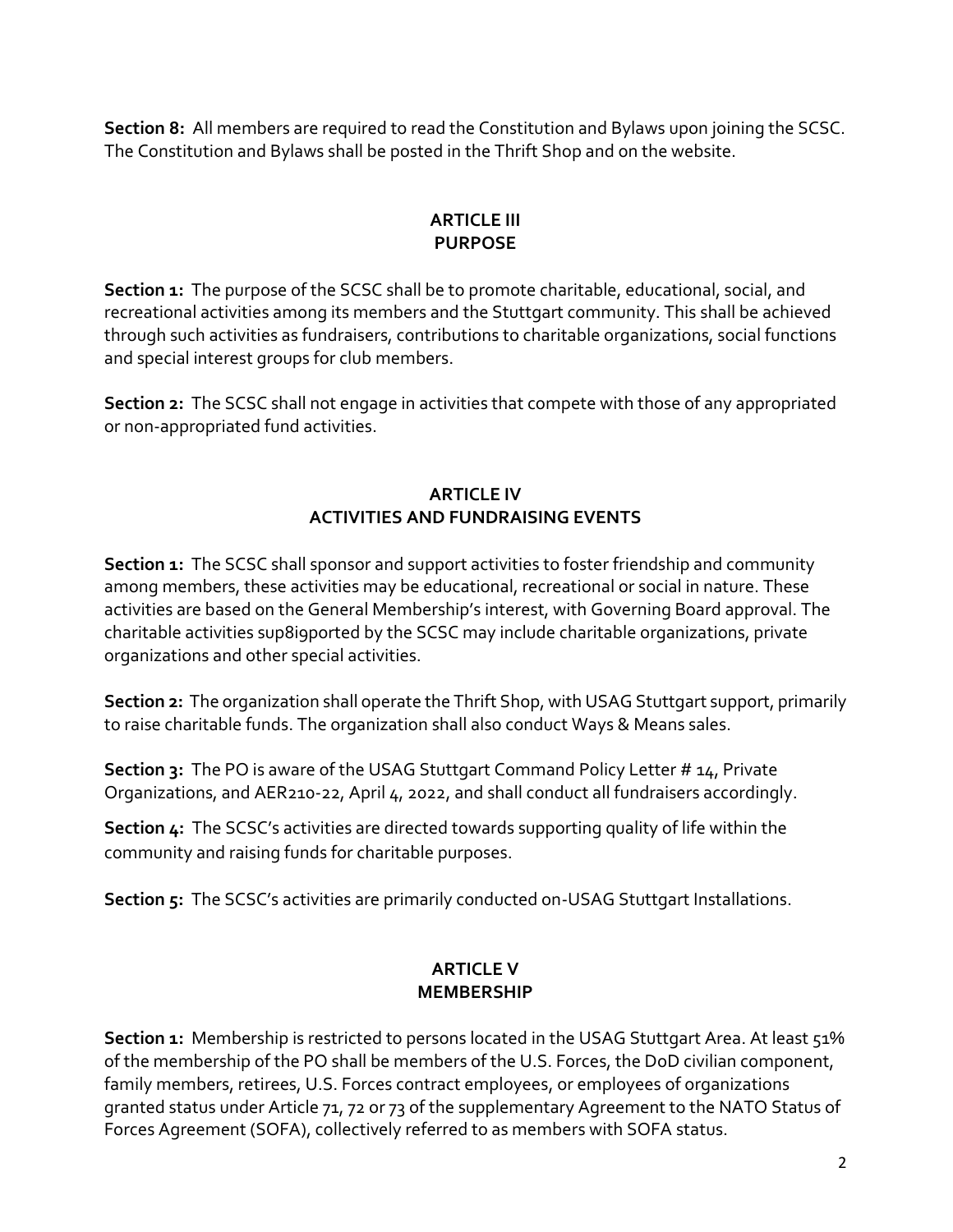**Section 2:** Membership of the Club shall consist of Active, Associate and Honorary Members.

a. Active Members shall consist of:

(1) Members of the U.S. Forces (active and retired), assigned or living in theUSAG Stuttgart area as well as their spouses and dependents over the age of 18 who are ID Card Holders.

(2) Civilians (DoD employees) who are ID Card Holders and employees of the U.S. Forces or the U.S. Department of Defense in the USAG Stuttgart area as well as their spouses and dependents over the age of 18 who are ID Card Holders.

(3) Other civilians who are ID Card Holders, and employees of organizations who are under contracts with the U.S. Forces or the DoD in the USAG Stuttgart area as well as their spouses and dependents over the age of 18 who are ID Card Holders.

b. Associate Members shall consist of civilians holding U.S. passports who are not ID Card Holders. Associate members are required to arrange their own post access and may not purchase fundraising items.

c. Honorary Members shall be the spouse of the Commander, United States European Command (hereinafter "EUCOM"), the spouse of the Commander,United States Africa Command (hereinafter AFRICOM), the spouse of the Deputy Commander, EUCOM, the spouse of the Deputy Commander, AFRICOM, and others as determined by the Governing Board.

**Section 3:** Membership in the SCSC is required for participation in all Member Programs and advertised members-only functions, and to serve on the Governing Board or any of its committees, to include all committee members.

a. Application for membership shall be made by completing the membership form and the payment of dues by Active and Associate Members. Honorary Members must fill out a membership application but are not required to pay dues, although they may choose to do so. Membership fees are due upon application for membership.

b. Withdrawal from the SCSC is voluntary. Membership fees may be refundableupon withdrawal from the Club under the conditions and circumstances listed in the Bylaws.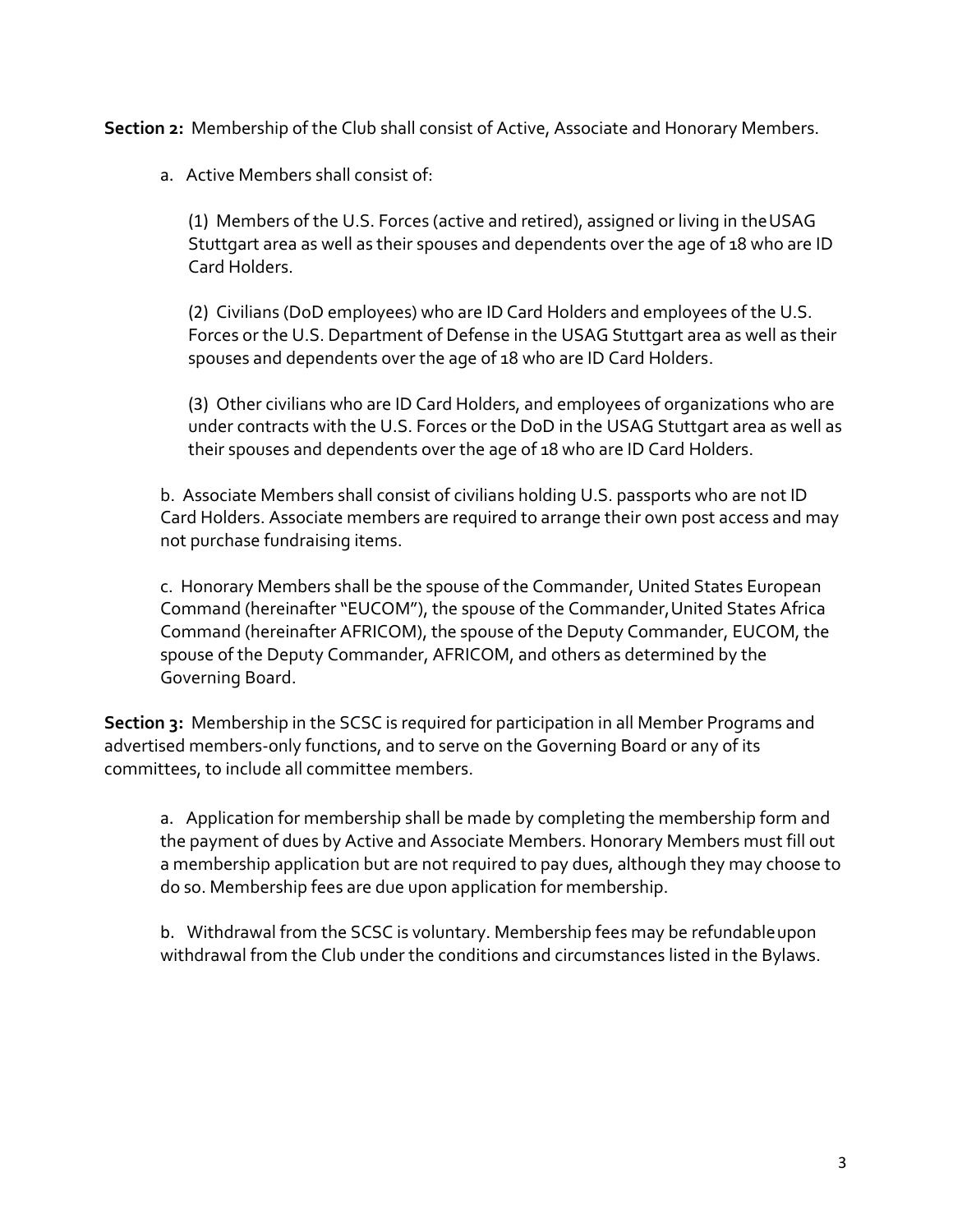### **ARTICLE VI COMPOSITION OF THE GOVERNING BOARD**

**Section 1**: The Governing Board shall consist of the Executive Board, Standing Committee Chairs, Honorary Officers, and Advisors. The complete duties of each officer are listed in the Bylaws.

a. Executive Board: The Executive Board shall consist of the President, Operations Vice President, Thrift Store Vice President, and Welfare Vice President, Recording Secretary, Information Management Officer, Operations Treasurer, Welfare Treasurer, Parliamentarian, Honorary President and Honorary Vice Presidents. All Executive Board members must be Active Members of the SCSC and must be ID Card Holders (as defined in Article V, Sections 1 and 3). The Parliamentarian, Honorary President and Honorary VicePresidents are non-voting members of the Executive Board.

b. Standing Committee Chairs: The Standing Committee Chairs may include but, are not limited to, Community Coordinator, Community Enhancement, Member Programs, Member Programs DIY, Membership, Reservations, Scholarships, Special Interest Groups, Thrift Shop, Trips and Tours, Ways and Means, Website, and Welfare. All StandingCommittee Chairs must be Active Members and must be ID Card Holders (as defined in Article V, Sections 1 and 3). Co-Chairs for any Standing Committee may be appointed by the President, as necessary.

c. Honorary Officers & Advisors: The spouse of the senior ranking military officer in the Stuttgart military community, shall be the Honorary President of the SCSC. The Honorary President serves as an advisor to the SCSC. The Honorary President may appoint a designee in their stead. The Honorary President shall appoint Honorary Vice Presidents, who are spouses of the next senior ranking military officers, one from AFRICOM and one from EUCOM. The Honorary President may also appoint additional Advisors, to include Advisors-at-Large, and Advisors to committees, which may include the Community Enhancement, Scholarship, Thrift Shop, and Welfare Committees, as they deem necessary. Honorary Officers and Advisors are non-voting members of the Governing Board and all committees.

**Section 2:** All Governing Board members agree not to disparage or denigrate the SCSC or its Board Members orally or in writing, nor publish, post, or otherwise release any such material in written or electronic format.

### **ARTICLE VII ELECTION OF EXECUTIVE BOARD**

**Section 1**: Election of the Executive Board is held annually at the General Membership Meeting in April.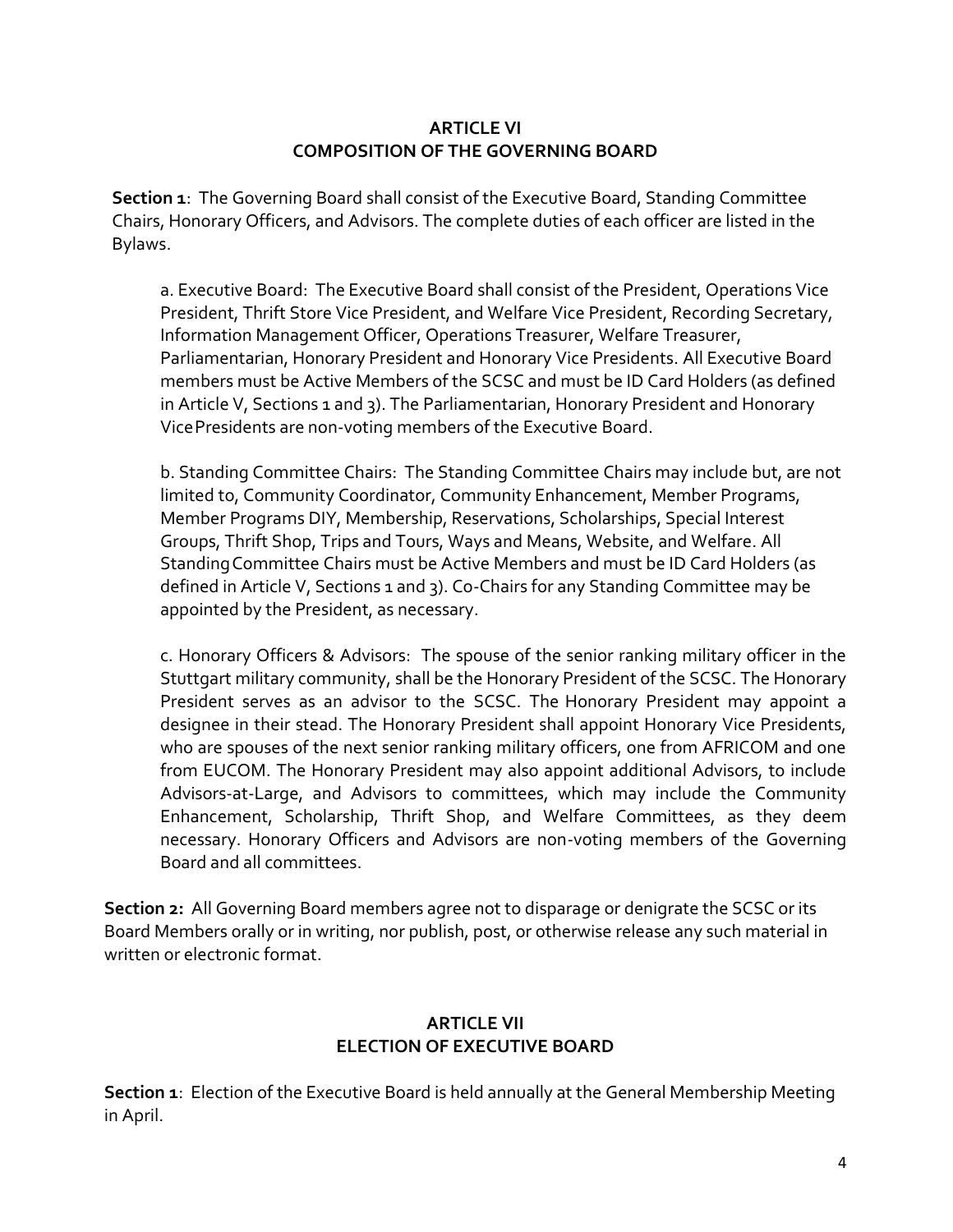**Section 2:** A quorum is equal to the number of members present at the April General Membership meeting.

**Section 3:** The election of the Executive Board shall be decided by a simple majority of 51 % of the votes received to include those present. If a single slate of officers is presented, it may be approved by acclamation.

**Section 4:** The President shall fill any Executive Board vacancies with the approval of the Executive Board with the exception of the office of President. The President and Honorary Officers shall determine which EB member shall fulfill duties in the temporary absence of the President and which EB member shall succeed to the Presidency upon vacancy of the President.

**Section 5**: Appointment of Advisors and Honorary Officers shall be in accordance with Article VI, Section  $1(c)$ .

#### **ARTICLE VIII DISSOLUTION**

**Section 1:** Dissolution of the SCSC may be accomplished by a majority vote of the General Membership present at a regular or special meeting or by order of the approval authority.

**Section 2:** Upon dissolution of the organization, all material and real assets remaining after payment of all liabilities shall be donated to Army Emergency Relief.

**Section 3:** The Garrison PO Coordinator shall be notified of the dissolution. Notice shall include:

- a. A statement of dissolution, dated and signed by the President.
- b. A copy of the complete terminal audit report.

c. A copy of the receipt(s) issued by the charitable organizations to which residual assets were transferred.

d. A copy of the final bank statement(s) showing a zero balance.

# **ARTICLE IX AMENDMENT**

**Section 1:** Constitution - Changes and additions to the Constitution shall be approved by a 51% vote of a quorum of the Governing Board. A copy of the proposed Constitution shall be distributed to the membership via email and social media for a period of not less than 14 days before the next membership meeting to be voted upon. Enactment of amendments to the Constitution shall be by majority of voting members present. The approved Constitution shall be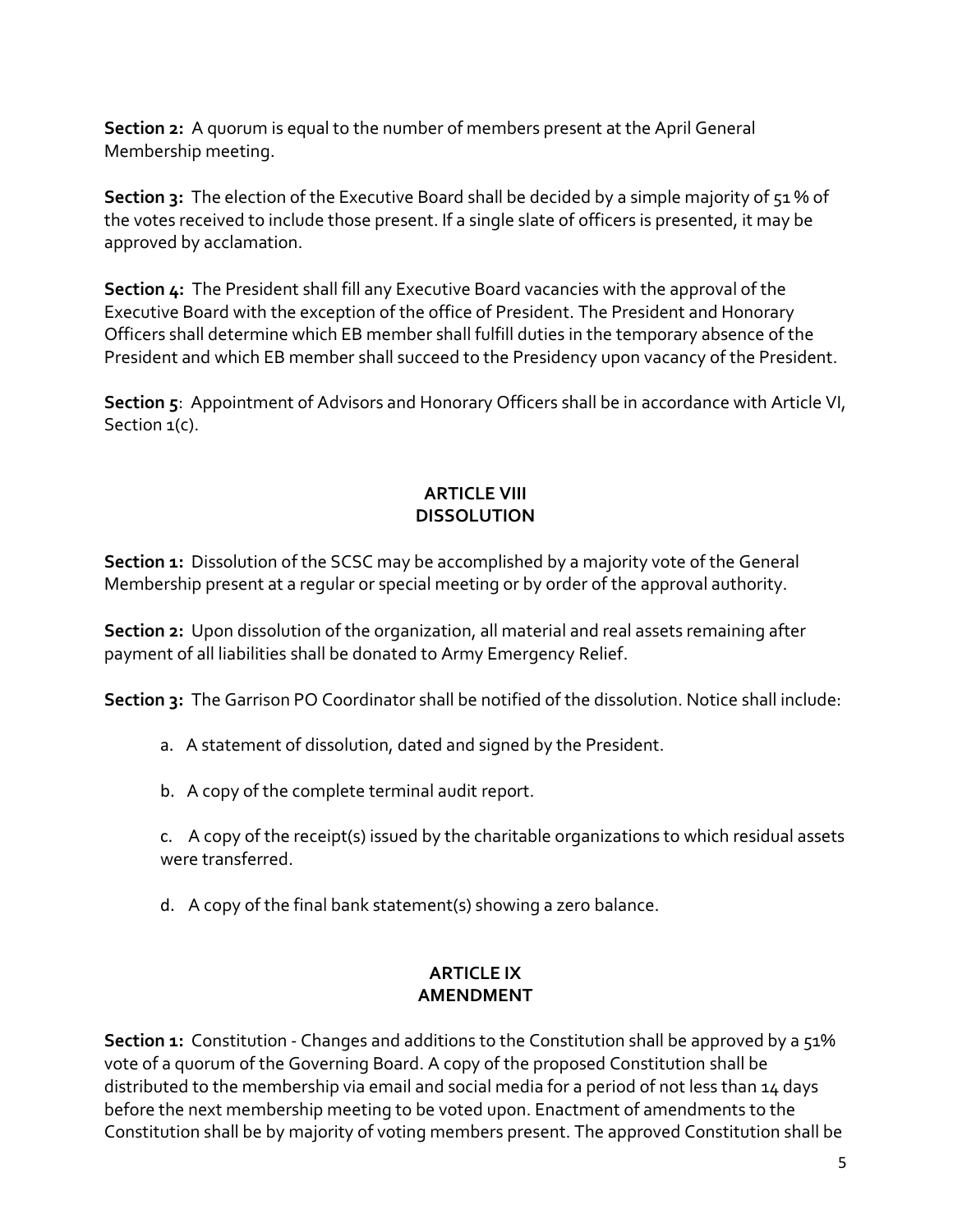signed by the President, either the Operations or Welfare Vice President, the Recording Secretary, and the Parliamentarian, and forwarded to the Private Organization Coordinator. Amendments shall not conflict with AR 210-22 or AER Regulation 210-22.

Section 2: Bylaws - Changes and additions to the Bylaws must be approved by a 51% vote of a quorum of the Governing Board. A copy of the approved Bylaws shall be distributed to the General Membership by email and social media. The approved Bylaws shall be signed bythe President, either the Operations or Welfare Vice President, the Recording Secretary and the Parliamentarian and forwarded tothe USAG Stuttgart Private Organization Coordinator. Changes and additions shall not conflict with AR 210-22 or AER 210-22.

**Section 3:** Biennial Constitution and Bylaws Review Committee - The committee shall be chaired by the Parliamentarian and its membership shall include the Honorary President or designee, two Executive Board members, two Governing Board members, two members-atlarge and anyone the Parliamentarian deems necessary. The Committee shall present suggested Bylaw revisions to the Governing Board and Constitution revisions to the General Membership for approval.

**Section 4:** In the event that a vote is necessary between General Membership meetings, an electronic vote shall be taken. The motion requires a majority of the electronic responses collected within a seven-day period to pass.

### **ARTICLE RATIFICATION**

Pursuant to the Constitution, Article IX, Section 1, this Constitution was approved by the Governing Board on May 1, 2022 and by a majority vote of the General Membership on May 17, 2022.

Changes do not conflict with any pertinent regulations.